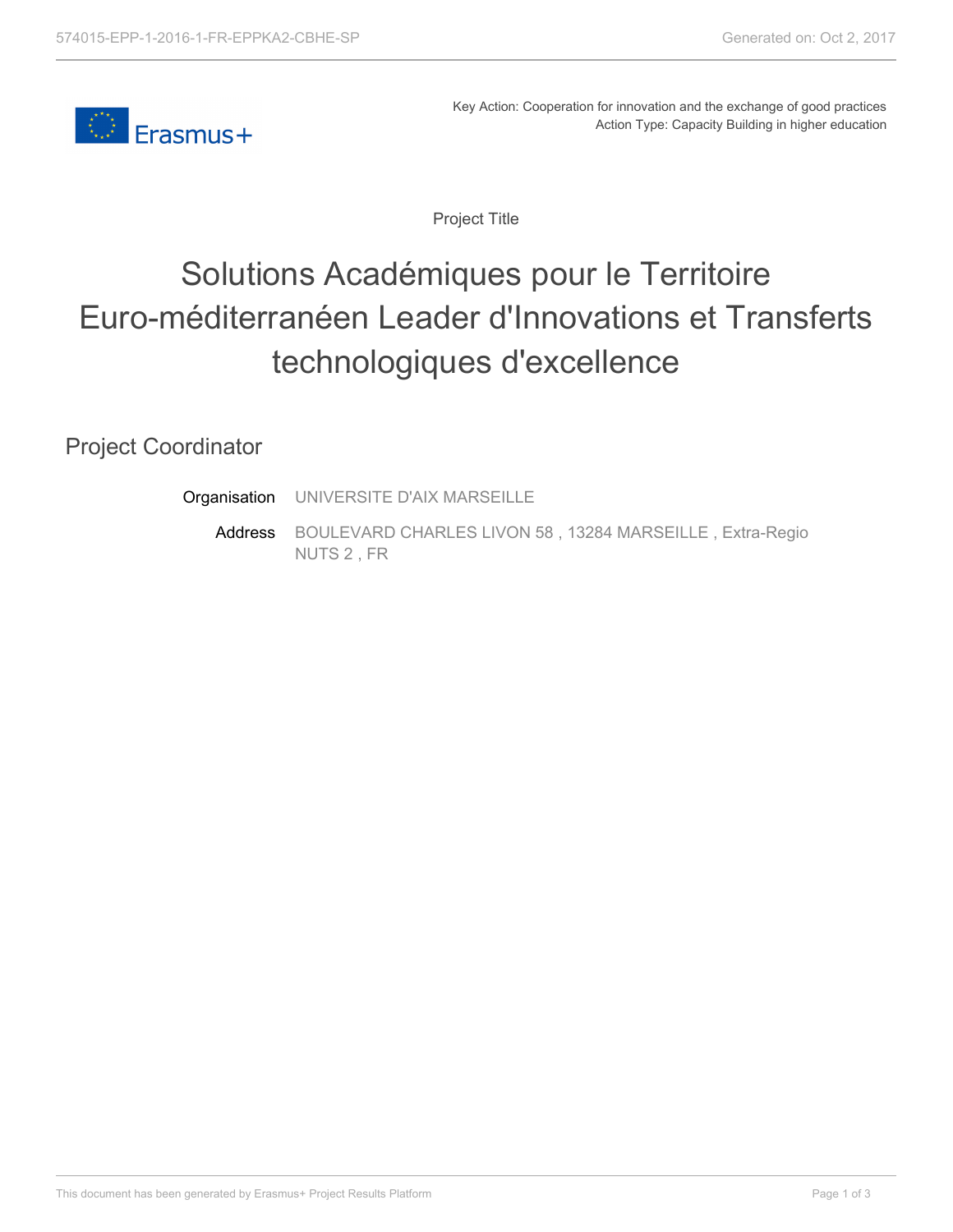## Project Information

Start Date Oct 15, 2016

- End Date Oct 14, 2018
- EC Contribution 886,231 EUR

**Partners** UNIVERSITA DEGLI STUDI DI GENOVA (IT) , UNIVERSITA DEGLI STUDI DI TORINO (IT) , UNIVERSIDAD DE CADIZ (ES) , UNIVERSIDAD DE MURCIA (ES) , CENTRE D'ETUDES ET DE RECHERCHES SUR LES QUALIFICATIONS (FR) , MINISTERE DE L'ENSEIGNEMENT SUPERIEUR ET DE LA RECHERCHE SCIENTIFIQUE (DZ) , UNIVERSITE DE BEJAIA (DZ) , CONSEIL REGIONAL PROVENCE ALPES COTE D'AZUR (FR) , MINISTERE DE L'ENSEIGNEMENT SUPERIEUR, DE LA RECHERCHE SCIENTIFIQUE ET DE LA FORMATION DES CADRES (MA) , UNIVERSITE SIDI MOHAMMED BEN ABDELLAH (MA) , UNIVERSITE MOHAMMED V DE RABAT (MA) , MINISTRY OF HIGHER EDUCATION AND SCIENTIFIC RESEARCH (TN) , SFAX UNIVERSITY (TN) , UNIVERSITY OF SOUSSE (TN) , AGENCIA ESTATAL CONSEJO SUPERIOR DEINVESTIGACIONES CIENTIFICAS (ES) , EPIC CHAMBRE ALGERIENNE DE COMMERCE ET D INDUSTRIE (DZ) , CHAMBRE DE COMMERCE, D'INDUSTRIE ET DE SERVICES DE LA REGION DE TANGER-TEOUAN-AL HOCEIMA (MA) , CHAMBRE DE COMMERCE ET D'INDUSTRIE DE TUNIS (TN) , UNIVERSITE DE TOULON (FR) , AGENCE UNIVERSITAIRE DE LA FRANCOPHONIE,DELEGATION CHARGEE DES RELATIONS AVEC L'UNION EUROPEENNE ASBL (BE) , UNIVERSITE DES FRERES MENTOURI CONSTANTINE (DZ)